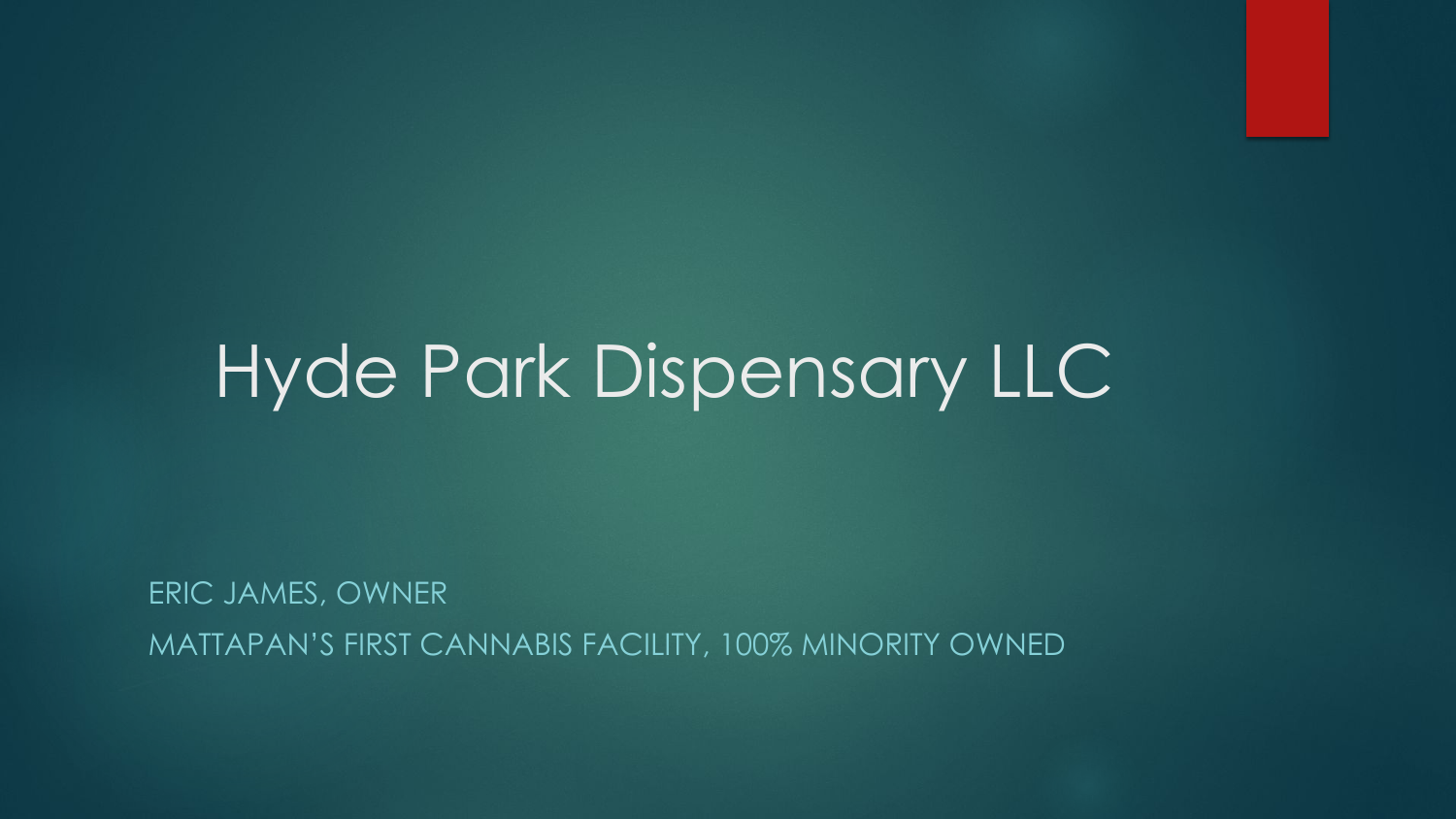#### Business Concept

- ► Hyde Park Dispensary LLC is formed to provide:
	- ► Economic diversity in Mattapan's neighborhood
	- ► Safe, legal goods to consumers in Mattapan within a secure facility
	- Employment opportunities for Mattapan residents, including candidates with previous drug convictions
	- A safe haven for cannabis users in the community
	- ► Leadership in the community leading by example showing how to start up and run a successful business
	- ► Self funded business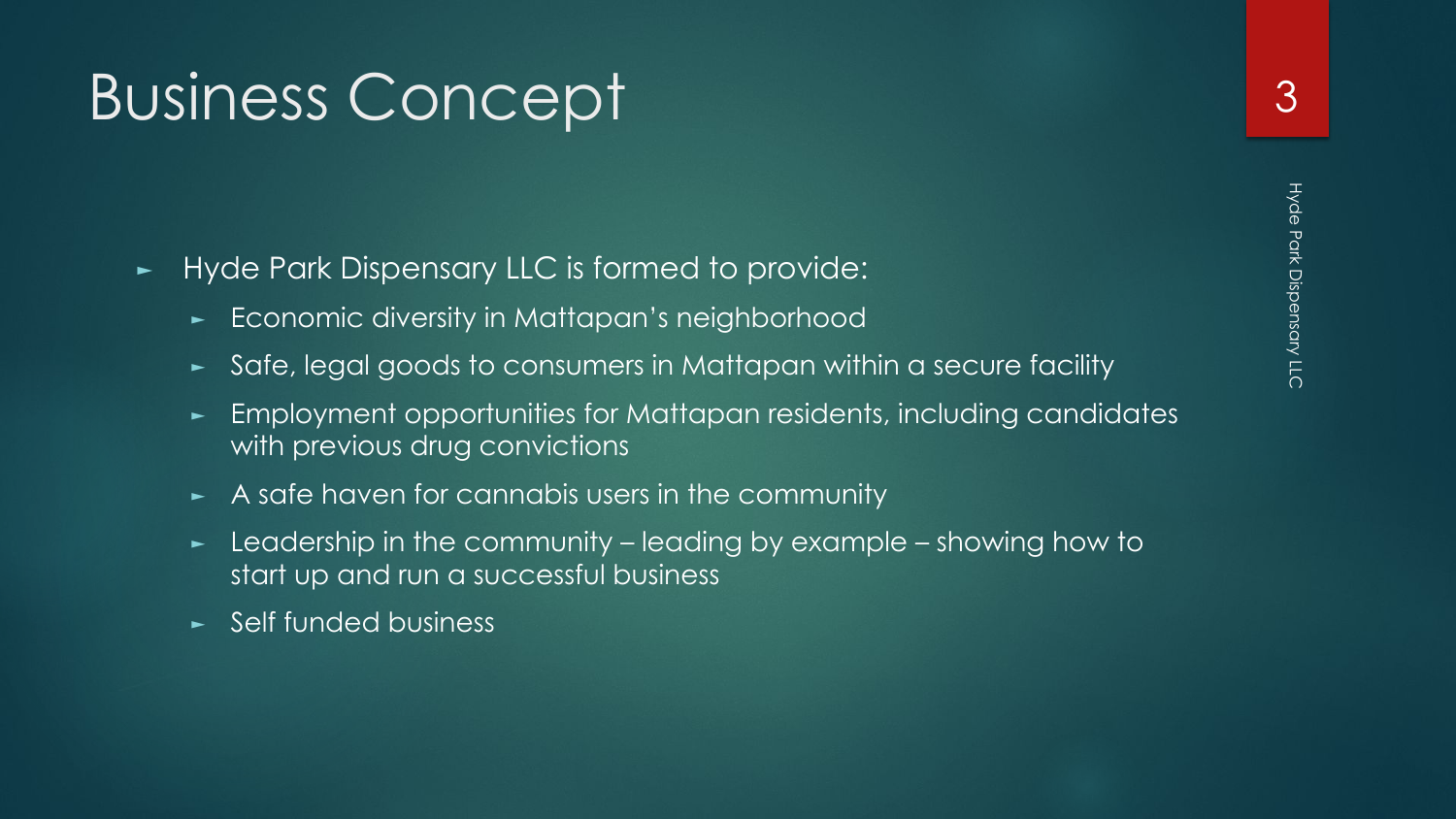### The Team

- ► **Eric James**, 100% minority owner and experienced business leader, will serve as the President. Has profitably run Boston Ink Body Art Specialist in Mattapan for 3 years. Lifelong resident of Mattapan. Focused on helping the community through employment opportunities, safe environments, and increased business in the area.
- ► **Raheem Goode**, CEO, has extensive experience in retail general management. He is a Mattapan resident and has worked with Eric James since 2017, growing a thriving retail business.
- ► **Jasmine Fowler**, Operations Manager experienced retail administrative manager focused on running a safe, secure retail establishment. Resident of Mattapan.
- ► During the start up phase of the business, members of Eric James' extended family will provide their expertise in legal, operations, and retail.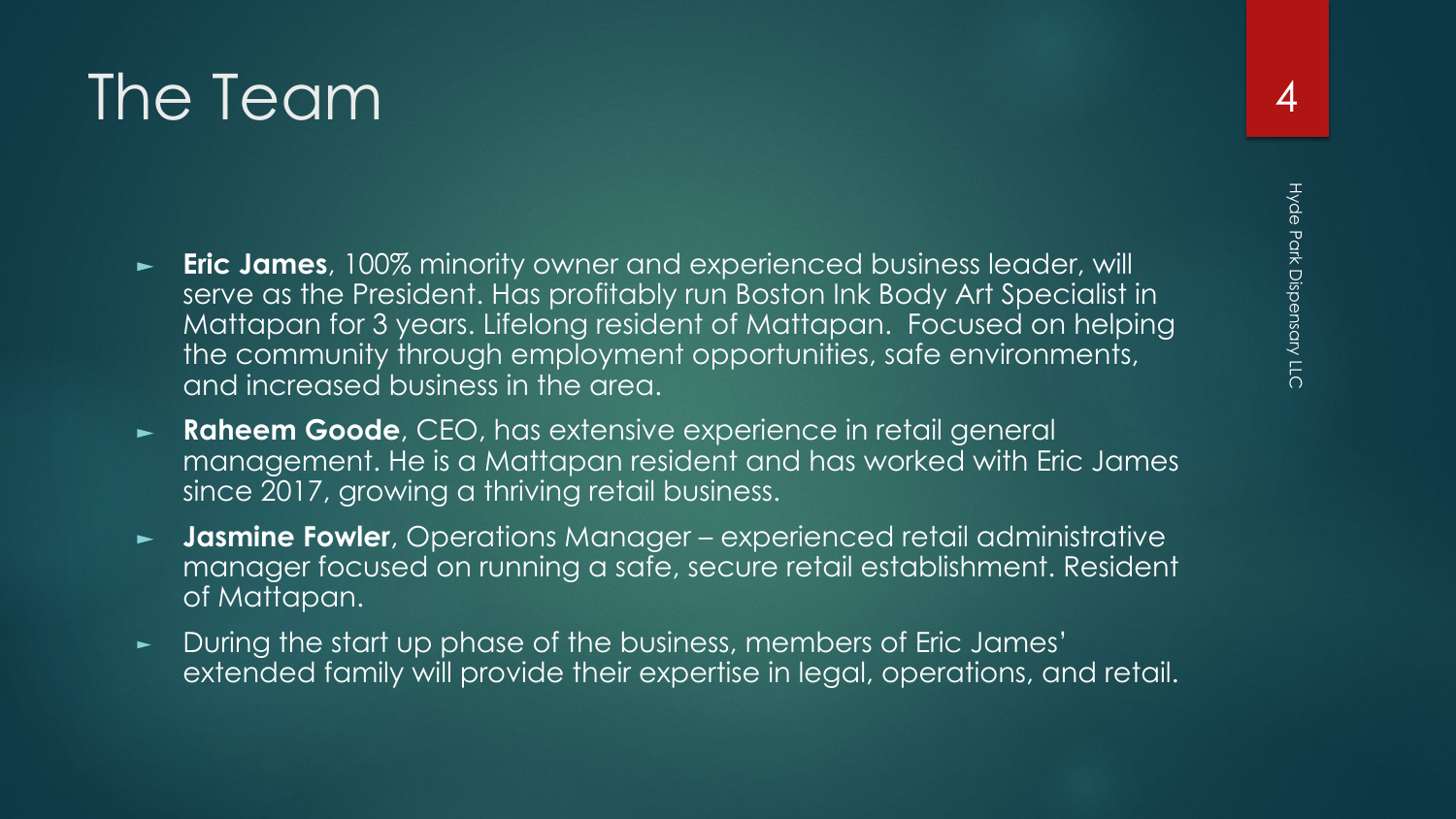### Diversity and Inclusion

- ► **100% Minority Owned Business**
- ► **Committed to promote equity among minorities, women, veterans, persons with disabilities, and immigrant populations, and people of all gender identities and sexual orientations.**
- ► **Plan Goals**
	- Minimum of 75% of the team will be drawn from these demographics.
- ► **Plan Programs** 
	- ► Hire from the Mattapan community
	- Reach out and engage with the strong network we've developed in the last 3 years as business owners
	- Hold job fairs at our other business, encouraging all demographics to participate
	- Offer a living wage to the Mattapan community

#### ► **Plan Measurement**

- Hiring data will be tracked
- Committed to continuous community outreach for employment and to become a permanent and positive part of the community
- Yearly reports on demographics and wages will be provided to the Cannabis Control Commission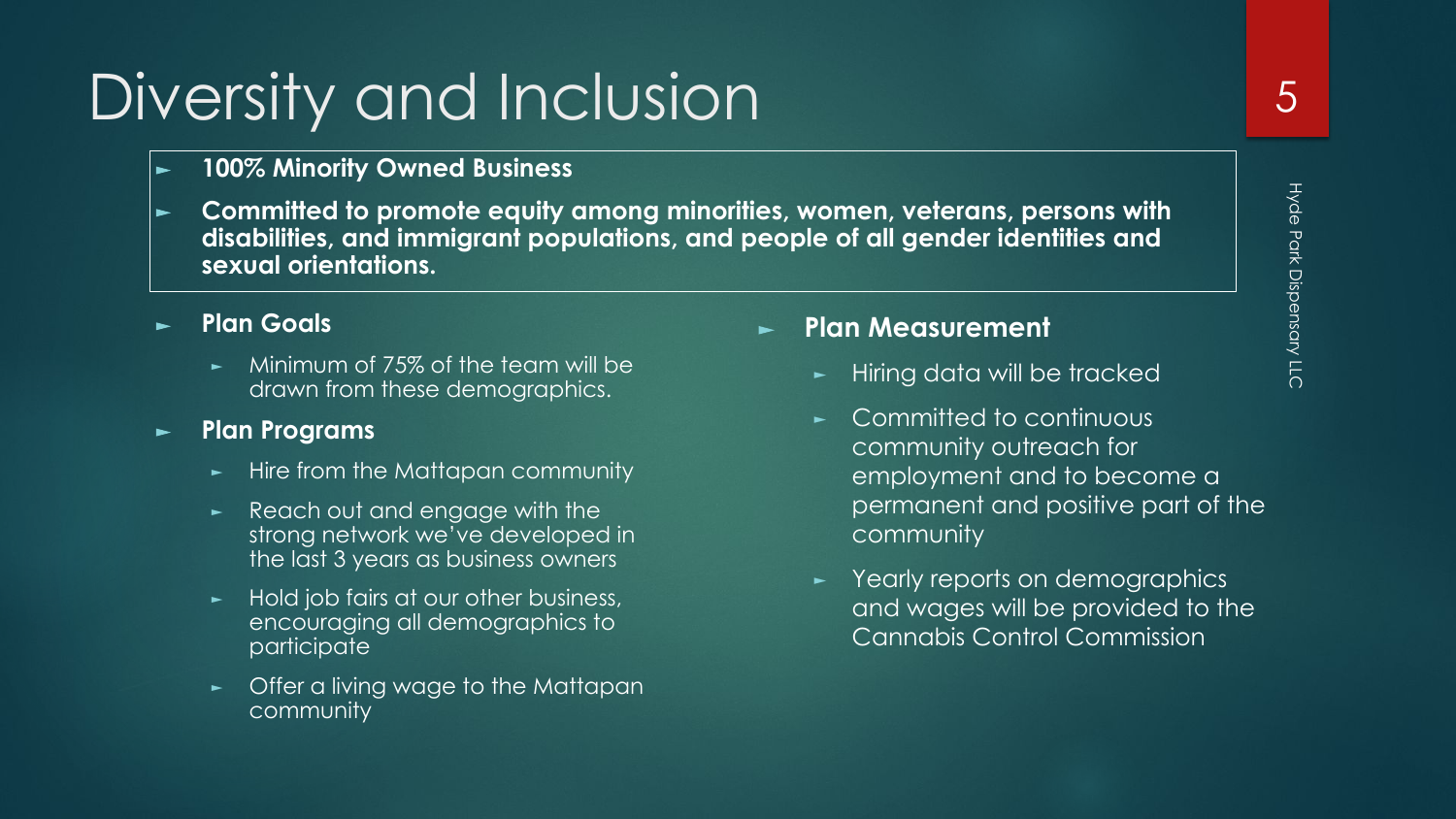### Employment Plan

**Goal of hiring people who are committed to our goals of spiritual exploration, stability, and business growth** 

- Plan to employ Boston residents with a focus on Mattapan
- Year 1 goals: Hire 2 full-time staff and 2 part-time staff
- At least 75% of our team will be drawn from minorities, women, veterans, persons with disabilities, immigrant populations, and people of all gender identities and sexual orientations
- Offer higher than minimum wage and attractive benefits package
- Hyde Park Dispensary LLC will be an equal opportunity employer
- ► We will launch a comprehensive recruitment process with a focus on Mattapan residents and those with previous marijuana convictions, partnering with local community organizations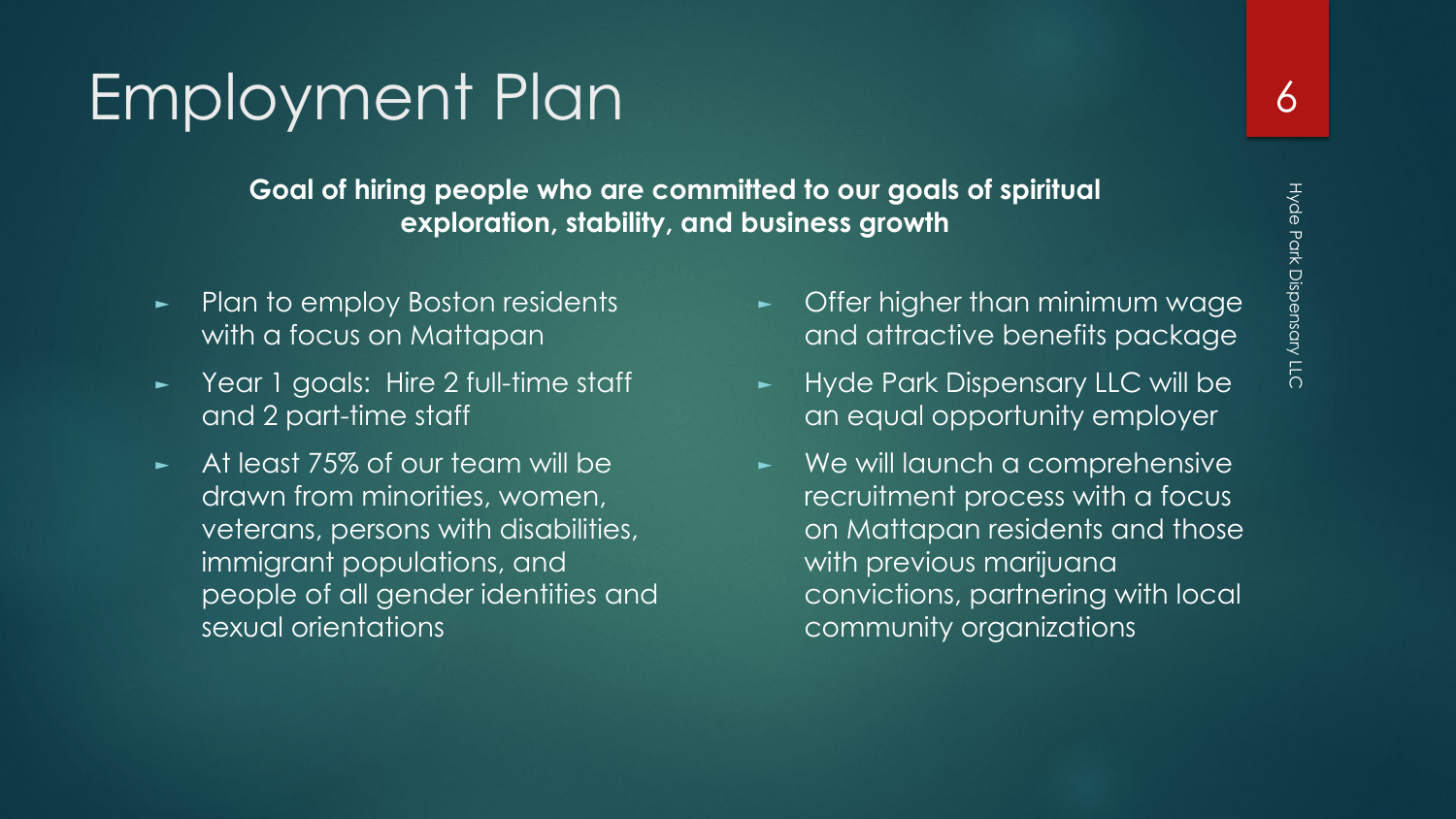## **Location - 1589 Blue Hill Avenue, Mattapan, MA 02126**



**AVAILABLE PARKING LOTS/STREET PARKING** 

#### Accessible by public transportation:

- Mattapan Square station is .2 mile away, with access to subway and bus lines
- Walking distance from public transportation and Mattapan Square
- Foot traffic will account for at least 50% of the customers
- Ample parking available directly in front of the storefront, on street, and in nearby parking lots
- 5 miles from closest licensed retail cannabis establishment
- Right in downtown Mattapan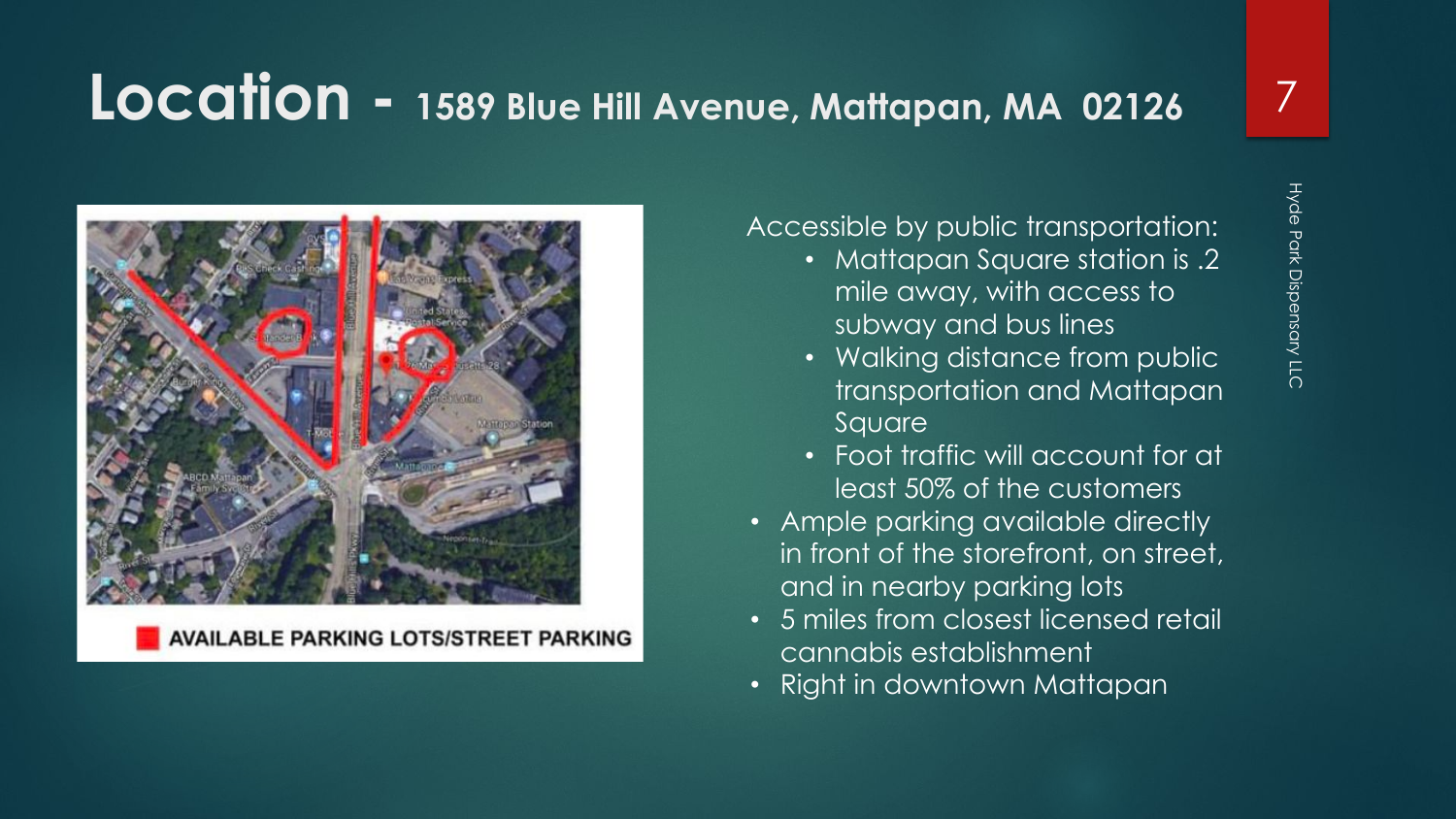## **Security**

- ► Hiring licensed delivery company, Sira Naturals, to pick up the product from the vendor and deliver it to our facility
- ► Contracting with a security transport company for transfer and delivery of paper currency
- ► Security personnel will be on the floor at all times the facility is open
- ► Employees and product will be behind ballistic resistant materials at all times
- ► Product will be stored in a vault
- The facility will have 15 security cameras catching every angle inside and outside of the facility. The cameras will be connected to a memory bank to store footage for 30 days, as well as backup cloud storage
- ► Strict ID policy to ensure no underage sales ID will be required at the entrance door and again at the cash register. We will utilize ID scanners for fraud detection.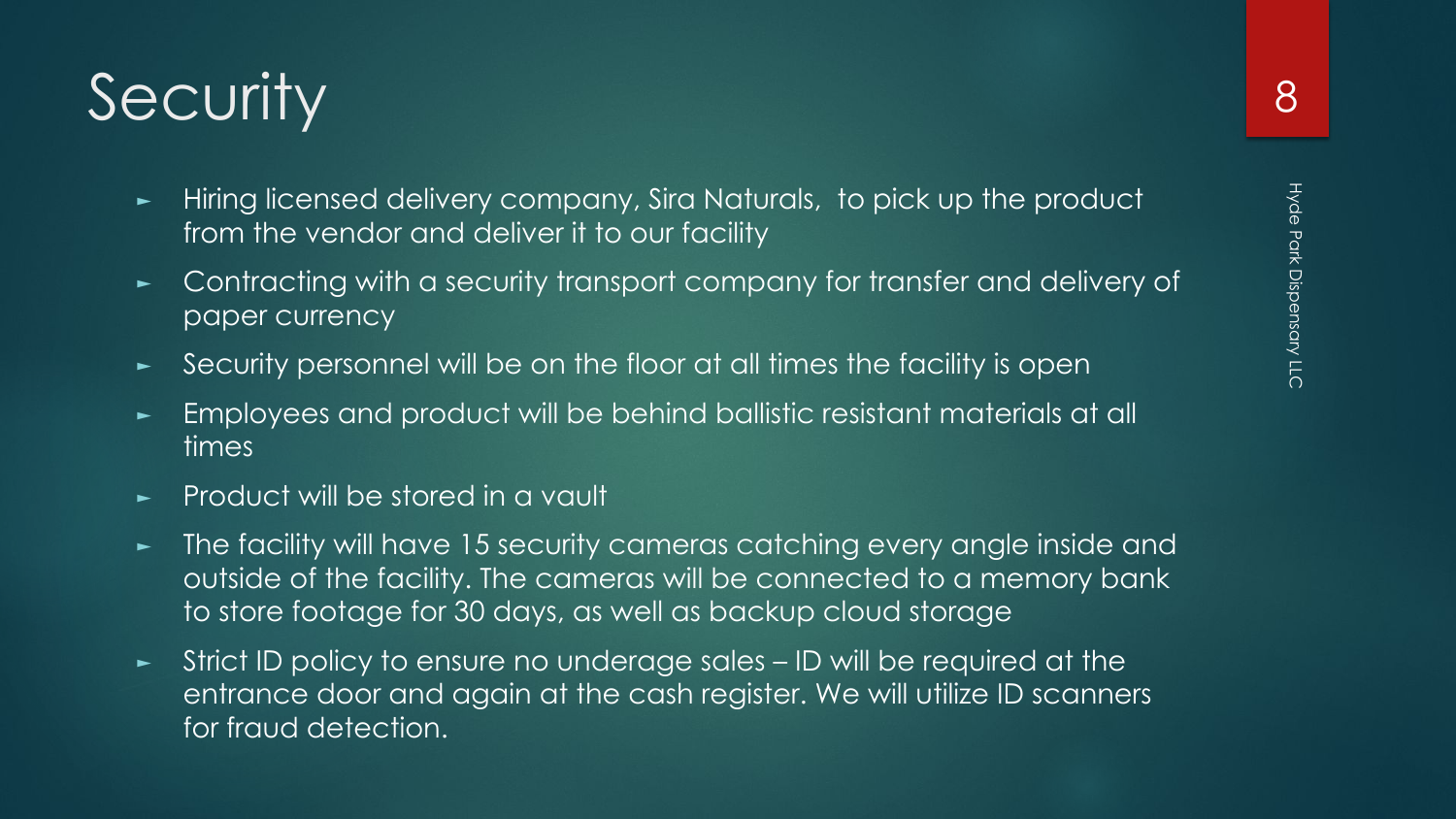# Community Feedback and Public Support

- ► Successful community meeting held on October 20, 2021
- Eric James reached out personally to many local business owners and received enthusiastic support
- ► **23 Letters of support from local business owners** such as: Rapid Financial Services, Golden Krust, Hair Stop, Immigrant Family Services Institute, Mattapan Sq Simply Dental, Brothers Deli, Rainbow, A- Afordable Insurance, SMS inc, TMW Metro by T-Mobile, Sally's Hair Care & Spa, A & P convenience store inc, Dunkins, Comeback Physical Therapy, Porta Classica, Frugal Furniture, Mattapan Family Laundry Mat, Mattapan House of Pizza, Guerrier Insurance, Dane Shulmen Assoc. LLC, Mattapan Sq. Mobil, Santander Bank, and Caribbean Choice & Varieties.
- ► Verbal Agreement With Mattapan Community Heath Center
- Received 2 non-opposition letters
- No oppositions on record